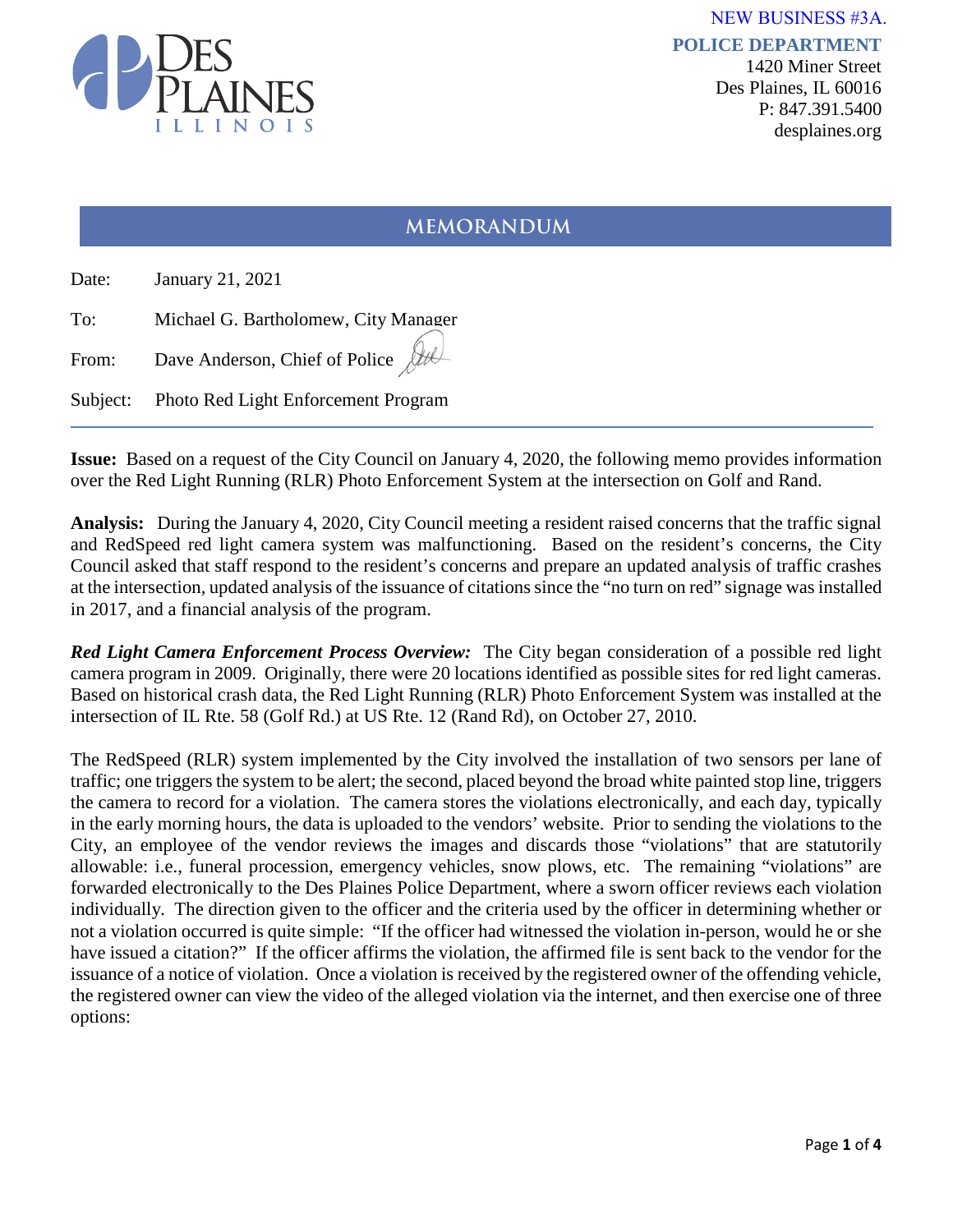- 1. They may pay the fine specified on the notice of violation;
- 2. They may contest the violation by mail, or
- 3. They may contest in person.

Contesting by mail causes the video to be reviewed by the hearing officer in the local adjudication court, and then making a determination as to whether or not a violation occurred (finding of liability). Contesting in person means that the owner of the vehicle is requesting a court date with the local hearing officer.

## **Crash History and Analysis:**

Table 1

*Statistical Analysis:* The following statistical analysis was performed through 2018. Calendar year 2019 and 2020 were not included as the Illinois Department of Transportation (IDOT) has not yet completed collecting all data. The statistical analysis will be updated annually, as collected data becomes available from IDOT.

*Table 1* below includes crash data obtained from the Illinois Department of Transportation, detailing angle, turning, rear-end, and other type crashes occurring at the intersection pre/post RLR Photo Enforcement System installation.

| Year                                |    | Rear-End | Angle            |         |                | Turning | Other          |         | Total |
|-------------------------------------|----|----------|------------------|---------|----------------|---------|----------------|---------|-------|
| 2007                                | 14 | 58.3%    |                  | 4.2%    | 6              | 25.0%   | 3              | 12.5%   | 24    |
| 2008                                | 15 | 75.0%    |                  | 5.0%    | $\overline{4}$ | 20.0%   | $\overline{0}$ | 0.0%    | 20    |
| 2009                                | 9  | 81.8%    | $\overline{0}$   | 0.0%    | $\overline{2}$ | 18.2%   | $\overline{0}$ | 0.0%    | 11    |
| Total:                              | 38 | 69.1%    | $\overline{2}$   | 3.6%    | 12             | 21.8%   | 3              | 5.4%    | 55    |
| 2007-2009 Avg:                      |    | 12.7     | 0.7              |         | 4.0            |         | 1.0            |         | 18.3  |
|                                     |    |          |                  |         |                |         |                |         |       |
| RLR Camera Installation: 10/27/2010 |    |          |                  |         |                |         |                |         |       |
| 2010                                | 10 | 76.9%    | $\overline{0}$   | $0.0\%$ | $\mathfrak{Z}$ | 23.1%   | $\overline{0}$ | $0.0\%$ | 13    |
|                                     |    |          |                  |         |                |         |                |         |       |
| 2011                                | 7  | 50.0%    | $\overline{0}$   | 0.0%    | $\overline{7}$ | 50.0%   | $\overline{0}$ | $0.0\%$ | 14    |
| 2012                                | 4  | 80.0%    | $\overline{0}$   | 0.0%    |                | 20.0%   | $\overline{0}$ | 0.0%    | 5     |
| 2013                                | 12 | 60.0%    | $\overline{0}$   | $0.0\%$ | 8              | 40.0%   | $\overline{0}$ | 0.0%    | 20    |
| 2014                                | 7  | 58.3%    |                  | 8.3%    | $\overline{4}$ | 33.3%   | $\overline{0}$ | 0.0%    | 12    |
| 2015                                | 6  | 42.8%    | $\overline{0}$   | $0.0\%$ | 6              | 42.8%   | $\overline{2}$ | 14.3%   | 14    |
| 2016                                | 5  | 41.7%    | $\overline{2}$   | 16.7%   | $\overline{4}$ | 33.3%   |                | 8.3%    | 12    |
| 2017                                | 6  | 42.8%    | $\boldsymbol{0}$ | $0.0\%$ | 6              | 42.8%   | 2              | 14.3%   | 14    |
| 2018                                | 5  | 55.6%    | $\overline{0}$   | 0.0%    | 3              | 33.3%   |                | 11.1%   | 9     |
| Total:                              | 52 | 52.0%    | 3                | 3.0%    | 39             | 39.0%   | 6              | 6.0%    | 100   |
| 2011-2018 Avg:                      |    | 6.5      | 0.4              |         | 4.9            |         | 0.7            |         | 12.5  |

## **All Intersection Approaches**

A comparison of annual traffic crash averages shows the total number of crashes decreasing by 32% at the intersection since installation of the RLR system in 2010.

*Citation Analysis: Table 2* below shows the historical percentage of citations approved by the vendor versus those approved by the reviewing police officer between 2014 and 2020.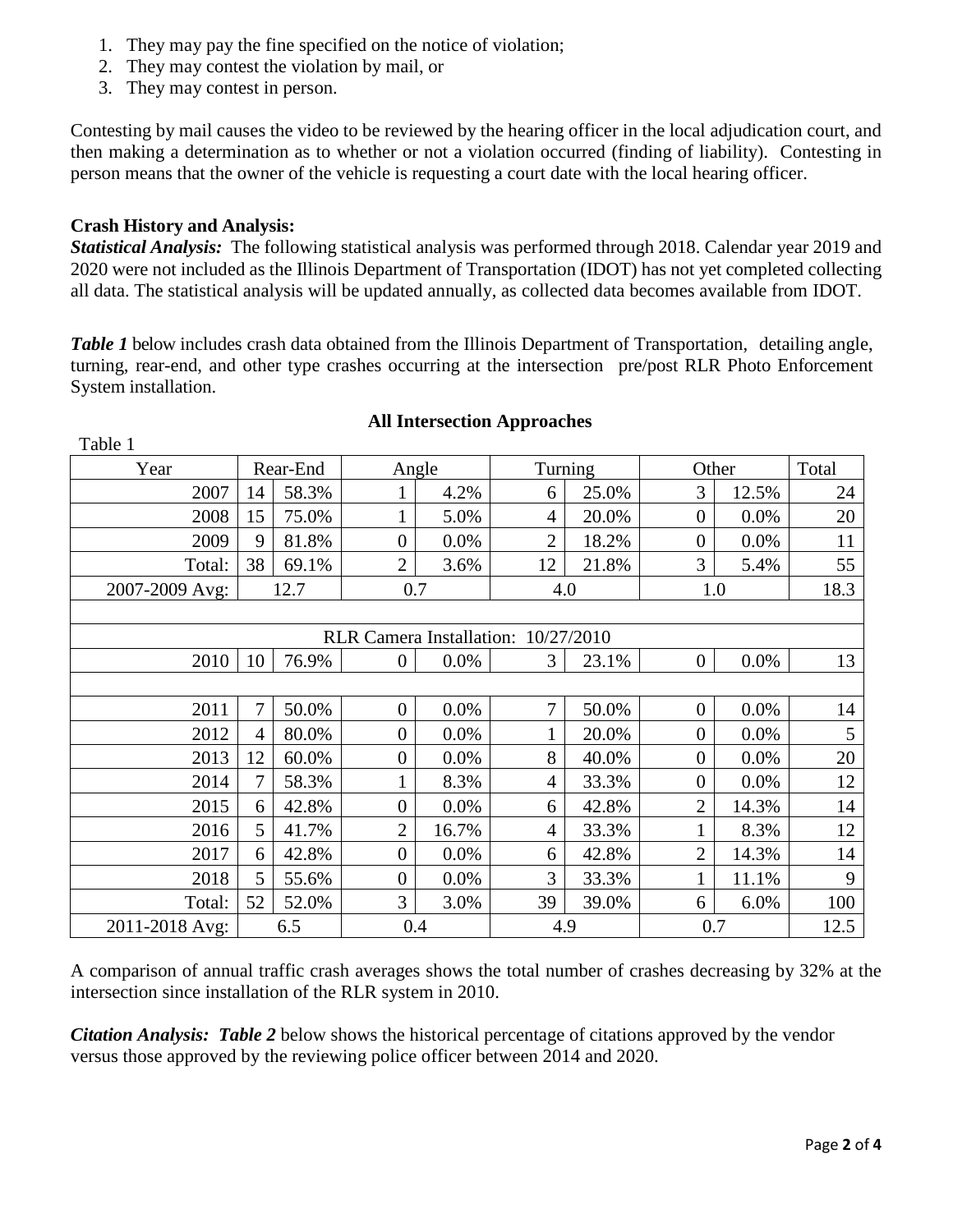| `able |  |
|-------|--|
|-------|--|

| Year                   | <b>Total</b><br><b>Citations</b><br><b>Captured</b> | <b>Total</b><br><b>Approved</b><br>by RSS | <b>Total</b><br><b>Approved</b><br>by DPPD | $\frac{0}{0}$<br><b>Approved</b> | $\frac{0}{0}$<br><b>Approved</b><br>by DPPP<br><b>Verses</b><br><b>RSS</b> |  |
|------------------------|-----------------------------------------------------|-------------------------------------------|--------------------------------------------|----------------------------------|----------------------------------------------------------------------------|--|
| <b>Golf &amp; Rand</b> |                                                     |                                           |                                            |                                  |                                                                            |  |
| 2014-2020              |                                                     |                                           |                                            |                                  |                                                                            |  |
| 2014                   | 143,324                                             | 15,382                                    | 9,012                                      | 11%                              | 59%                                                                        |  |
| 2015                   | 108,845                                             | 20,616                                    | 9,966                                      | 19%                              | 48%                                                                        |  |
| 2016                   | 98,734                                              | 18,623                                    | 10,152                                     | 19%                              | 55%                                                                        |  |
| 2017                   | 91,643                                              | 18,338                                    | 10,735                                     | 20%                              | 59%                                                                        |  |
| 2018                   | 16,754                                              | 7,827                                     | 6,159                                      | 47%                              | 79%                                                                        |  |
| 2019                   | 16,776                                              | 8,181                                     | 6,005                                      | 49%                              | 73%                                                                        |  |
| 2020                   | 16,903                                              | 7,432                                     | 6,217                                      | 44%                              | 84%                                                                        |  |
| <b>Totals:</b>         | 492,979                                             | 96,399                                    | 58,246                                     | 20%                              | 60%                                                                        |  |

As you will note in Table 2 above, approximately 60% of the citations forwarded to the City from the vendor are approved by the reviewing police officer. In terms of total violations approved from the overall number captured, approximately 20% are submitted as violations.Also of note, the annual number of violations decreased by 46% after the no turn on red signs were installed in 2017.

Table 3 below includes a seven year historical overview of the amount of violations that were contested by mail and the final outcomes after the administrative hearing process.

|                | <b>CBM</b><br><b>Liable</b> | <b>CBM</b><br><b>Not</b><br><b>Liable</b> |  |
|----------------|-----------------------------|-------------------------------------------|--|
| 2014           | 566                         | 157                                       |  |
| 2015           | 490                         | 146                                       |  |
| 2016           | 328                         | 210                                       |  |
| 2017           | 346                         | 225                                       |  |
| 2018           | 209                         | 33                                        |  |
| 2019           | 115                         | 33                                        |  |
| 2020           | 128                         | 31                                        |  |
| <b>TOTALS:</b> | 2,182                       | 835                                       |  |

Table 3: Citations Contested by Mail (CBM)

Analysis: Over the seven year history reviewed, there were a total of 58,246 citations approved by DPPD staff, 2,182 were contested by mail, and 835 were found not liable. From a percentage perspective, only 4% of the total citations approved by DPPD were contested, and only 1.4% were found not liable.

## *Financial Analysis (7 Years)*

Table 4 below.includes a 7 year historical summary of the fines collected from the (RLR) system.